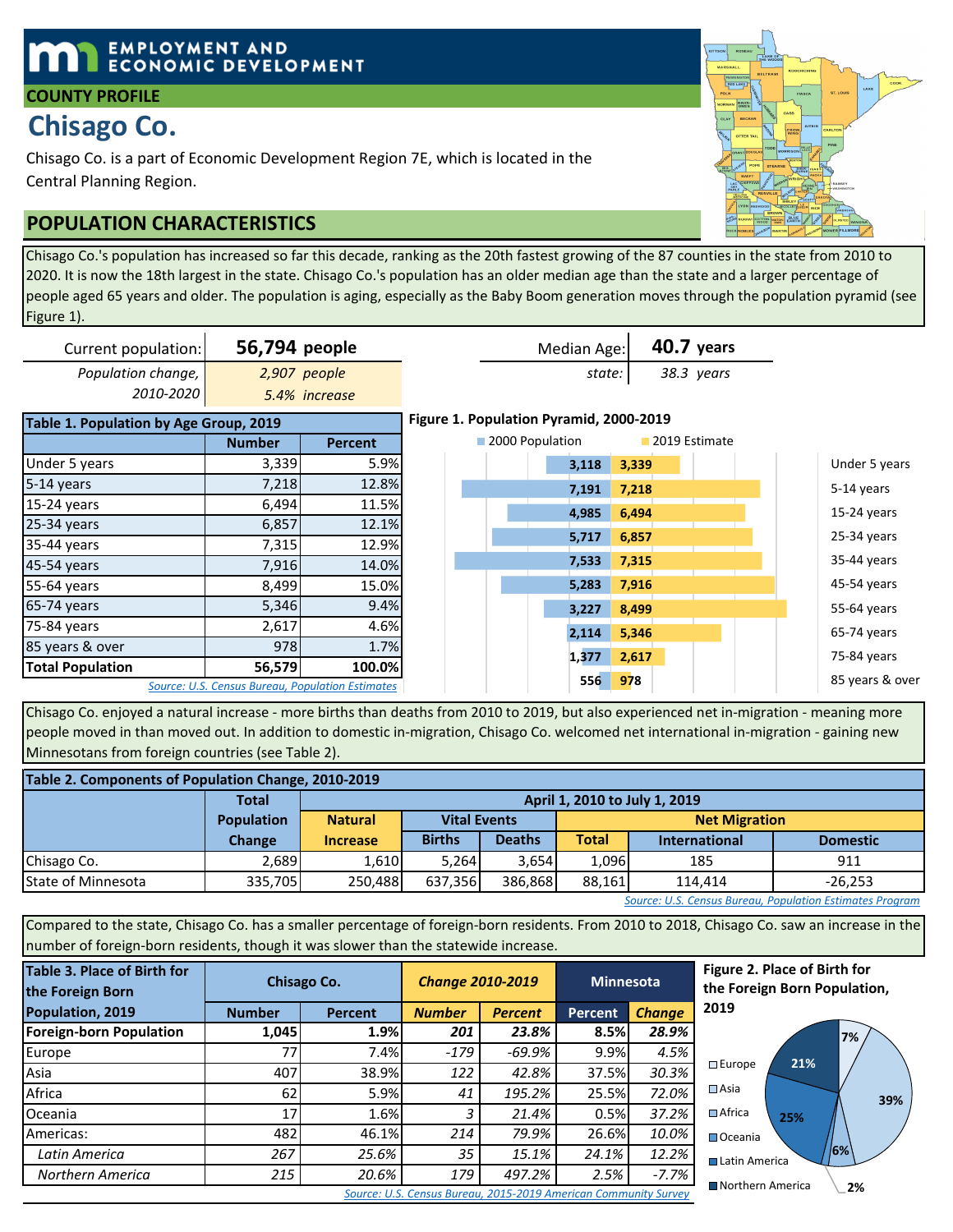#### **COUNTY PROFILE Chisago Co.**

Chisago Co.'s population was becoming more racially diverse over time. Since 2000, the county's white population increased and the number of people of other races increased (see Table 4).

#### **Figure 3. Population by Race,**

#### **2019**

■ White

- **Black or African American**
- American Indian
- Asian
- Some Other Race **Two or More Races**



|                                            |               | Chisago Co. | <b>Minnesota</b>                   |                |                                    |
|--------------------------------------------|---------------|-------------|------------------------------------|----------------|------------------------------------|
| Table 4. Race and Hispanic Origin,<br>2019 | <b>Number</b> | Percent     | <b>Change</b><br>from<br>2000-2019 | <b>Percent</b> | <b>Change</b><br>from<br>2000-2019 |
| Total                                      | 55,315        | 100.0%      | 34.6%                              | 100.0%         | 13.1%                              |
| White                                      | 52,713        | 95.3%       | 31.9%                              | 82.8%          | 4.7%                               |
| <b>Black or African American</b>           | 729           | 1.3%        | 247.1%                             | 6.4%           | 107.6%                             |
| American Indian or Alaska Native           | 271           | 0.5%        | 44.9%                              | 1.0%           | 5.5%                               |
| Asian or Other Pac. Islanders              | 641           | 1.2%        | 115.1%                             | 4.9%           | 87.8%                              |
| Some Other Race                            | 79            | 0.1%        | $-37.3%$                           | 1.9%           | 58.1%                              |
| Two or More Races                          | 882           | 1.6%        | 169.7%                             | 3.0%           | 99.9%                              |
| Hispanic or Latino origin                  | 1,205         | 2.2%        | 154.8%                             | 5.4%           | 108.9%                             |

*[S](http://factfinder.census.gov/faces/nav/jsf/pages/searchresults.xhtml?refresh=t)ource: U.S. Census Bureau, 2015-2019 American Community Survey*

## **POPULATION PROJECTIONS**

According to the Minnesota State Demographic Center, Chisago Co.'s population is expected to grow from 2020 to 2030, with a rate of change that is slower than the projected statewide growth rate (5.0%). In addition to the overall growth, the number of people aged 65 years and older is expected to increase over the next decade (see Figure 4 and Table 5).

|                                                         |            |            |                |                |        |        | Figure 4. Projections by Age Group, 2020- |                            |
|---------------------------------------------------------|------------|------------|----------------|----------------|--------|--------|-------------------------------------------|----------------------------|
| Table 5. Population Projections by Age Group, 2020-2030 |            |            |                |                | 2030   |        |                                           |                            |
|                                                         | 2020       | 2030       | <b>Numeric</b> | <b>Percent</b> | 70,000 | 56,696 | 58,713                                    |                            |
| <b>Chisago Co.</b>                                      | Projection | Projection | <b>Change</b>  | <b>Change</b>  |        |        |                                           | 85 years & over            |
| Under 5 years                                           | 2,462      | 2,865      | 403            | 16.4%          | 60,000 |        |                                           | 75-84 years                |
| 5-14 years                                              | 6,330      | 5,022      | $-1,308$       | $-20.7%$       | 50,000 |        |                                           | $65-74$ years              |
| $15-24$ years                                           | 8,671      | 7,533      | $-1,138$       | $-13.1%$       |        |        |                                           |                            |
| 25-34 years                                             | 5,696      | 8,078      | 2,382          | 41.8%          | 40,000 |        |                                           | 55-64 years                |
| 35-44 years                                             | 6,735      | 5,868      | $-867$         | $-12.9%$       |        |        |                                           | $\blacksquare$ 45-54 years |
| 45-54 years                                             | 7,785      | 6,366      | $-1,419$       | $-18.2%$       | 30,000 |        |                                           | $\blacksquare$ 35-44 years |
| 55-64 years                                             | 8,887      | 7,479      | $-1,408$       | $-15.8\%$      | 20,000 |        |                                           | 25-34 years                |
| 65-74 years                                             | 6,022      | 8,762      | 2,740          | 45.5%          |        |        |                                           | $\square$ 15-24 years      |
| 75-84 years                                             | 3,080      | 5,238      | 2,158          | 70.1%          | 10,000 |        |                                           | $\square$ 5-14 years       |
| 85 years & over                                         | 1,028      | 1,502      | 474            | 46.1%          |        |        |                                           | □ Under 5 years            |
| <b>Total Population</b>                                 | 56,696     | 58,713     | 2,017          | 3.6%           |        |        | 2020 Projection 30 Projection             |                            |

*Source: Minnesota State Demographic Center*

## **EDUCATIONAL ATTAINMENT**

Chisago Co. has a higher percentage of adults (18 years & over) with at least a high school diploma than the state (92.4%), and a lower percentage of people with at least some college experience. Chisago Co. also has a higher percentage of people with an Associate's degree and a lower percentage of people with a Bachelor's degree or higher.



*[S](http://factfinder.census.gov/faces/nav/jsf/pages/searchresults.xhtml?refresh=t)ource: U.S. Census Bureau, 2015-2019 American Community Survey*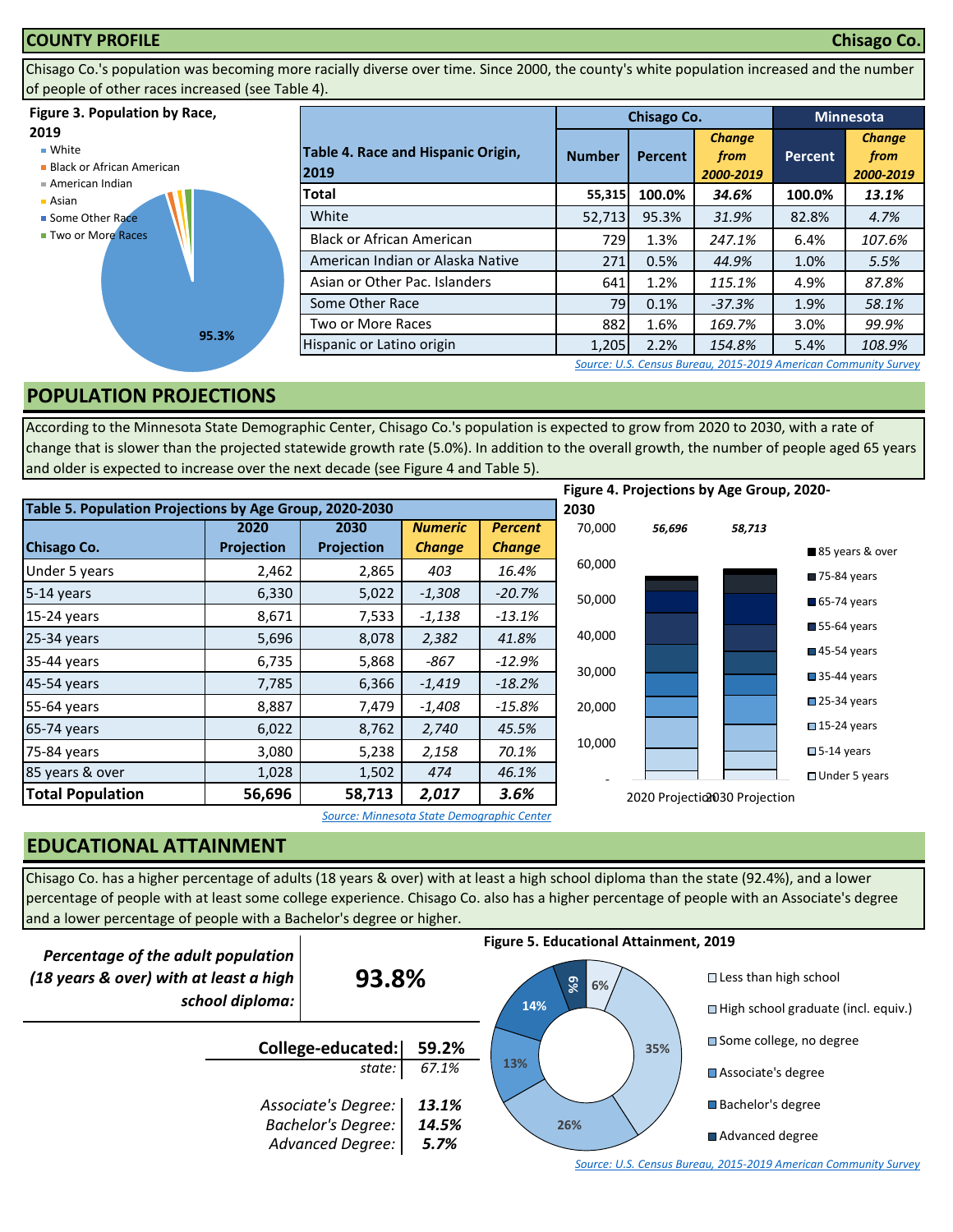#### **COUNTY PROFILE Chisago Co.**

## **LABOR FORCE TRENDS**



At 6.2%, Chisago Co. had a identical unemployment rate than the state in 2020. Chisago Co.'s unemployment rate increased compared to 3.9% in 2019, and was lower than the 8.9% rate posted in 2010. The number of unemployed workers actively seeking work in Chisago Co. increased over the past year, and is down compared to 2010.



Labor force growth has slowed in recent years. After experiencing a net gain of workers from 1990 to 2000, Chisago Co. averaged an annual gain of new workers from 2000 to 2010, and most recently a gain of new workers since 2010 (see Figure 7). Moving forward, Chisago Co. is expected to see a labor force decline from 2020 to 2030 (see Table 6).

| . . 5                                                                                                                                                                                                                                    |       |                               |           |  |  |  |  |  |
|------------------------------------------------------------------------------------------------------------------------------------------------------------------------------------------------------------------------------------------|-------|-------------------------------|-----------|--|--|--|--|--|
| <b>Table 6. Labor Force</b>                                                                                                                                                                                                              |       | <b>Labor Force Projection</b> | 20        |  |  |  |  |  |
| Projections, 2020-2030                                                                                                                                                                                                                   | 2020  | 2030                          |           |  |  |  |  |  |
| 16 to 24 years                                                                                                                                                                                                                           | 5,550 | 4,992                         | Vacancies |  |  |  |  |  |
| 17,570<br>25 to 54 years<br>17,514                                                                                                                                                                                                       |       |                               |           |  |  |  |  |  |
| 5,448<br>55 to 64 years<br>6,473                                                                                                                                                                                                         |       |                               |           |  |  |  |  |  |
| 65 years & over<br>1,459<br>2,156                                                                                                                                                                                                        |       |                               |           |  |  |  |  |  |
| 30,997<br>30,166<br><b>Total Labor Force</b>                                                                                                                                                                                             |       |                               |           |  |  |  |  |  |
| of Unemployed &<br>Source: Minnesota State Demographic Center                                                                                                                                                                            |       |                               |           |  |  |  |  |  |
| Chisago Co. is a part of Region 7E, which includes Chisago,<br>Isanti, Kanabec, Mille Lacs, and Pine County. The labor<br>market has grown extremely tight in recent years,<br>ldronning to a ratio of jobseekers ner vacancy during the |       |                               |           |  |  |  |  |  |

Chisago Co. is a part of Region 7E, which includes Chisago, Isanti, Kanabec, Mille Lacs, and Pine County. The labor market has grown extremely tight in recent years, dropping to a ratio of jobseekers per vacancy during the 2nd quarter of 2020 (see Figure 8).

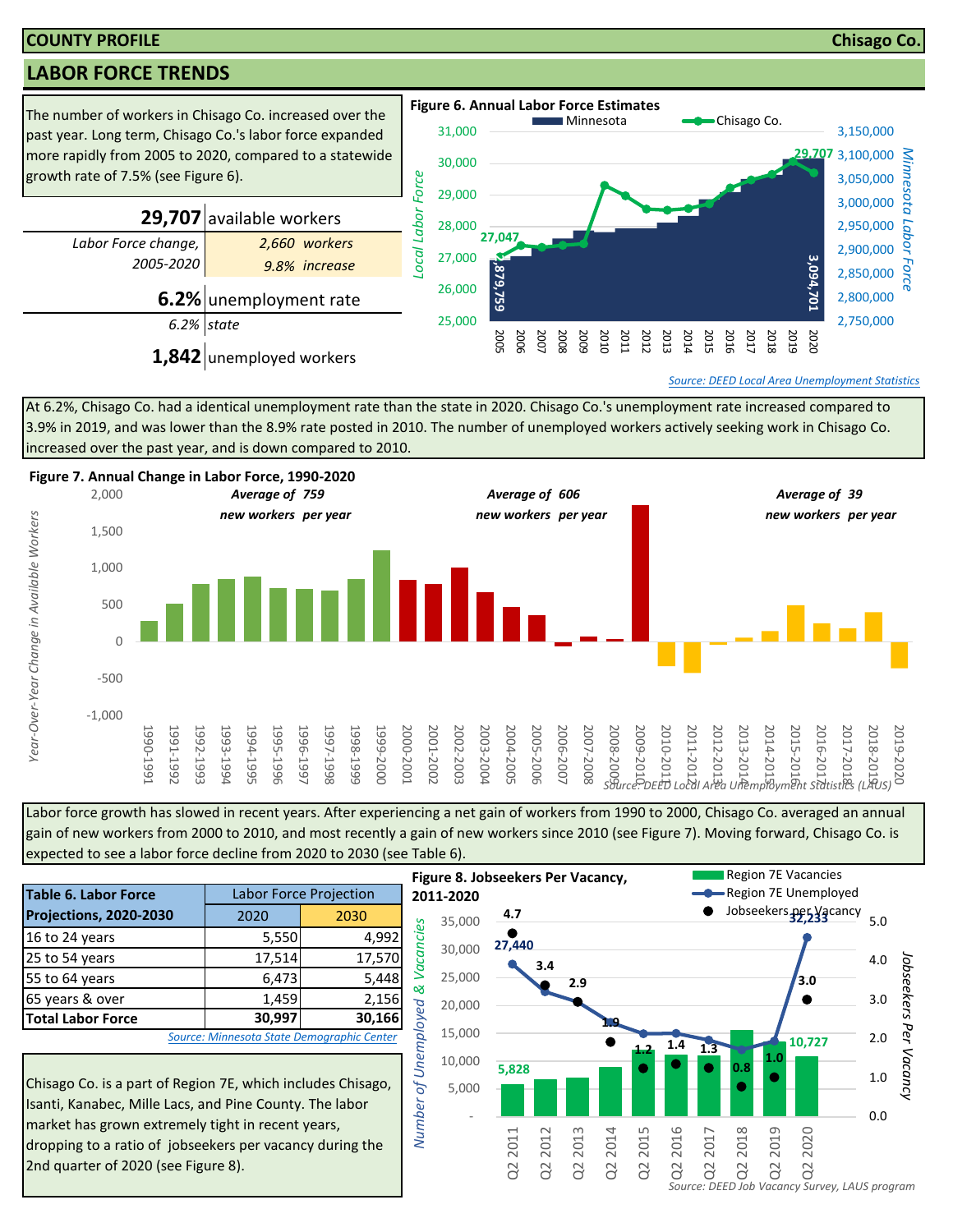## **LABOR FORCE CHARACTERISTICS**

Chisago Co. had a lower labor force participation rate than the state. The labor force in Chisago Co. is less racially diverse than the state (where 84.8% of workers are white alone), but is becoming more diverse over time.

#### **Table 7. Employment Characteristics, 2019**

| Labor<br>Labor<br><b>In Labor Force</b><br>Unemp.<br><b>Force</b><br><b>Force</b><br>Unemp.<br><i>(available</i><br>Rate<br>Partic.<br>Rate<br>Partic.<br>workers)<br><b>Male</b><br><b>Female</b><br>Rate<br>Rate<br><b>Total Labor Force</b><br>15,938<br>68.4%<br>3.6%<br>69.7%<br>14,325<br>30,250<br>3.6%<br>732<br>802<br>16 to 19 years<br>1,533<br>55.0%<br>4.4%<br>53.2%<br>11.0%<br>1,358<br>20 to 24 years<br>83.0%<br>5.3%<br>84.6%<br>6.0%<br>1,163<br>2,520<br>5,620<br>6,160<br>25 to 44 years<br>11,779<br>85.9%<br>4.6%<br>88.8%<br>3.2%<br>45 to 54 years<br>4,019<br>3,382<br>7,403<br>87.8%<br>2.3%<br>87.6%<br>2.7%<br>55 to 64 years<br>3,069<br>2,750<br>5,822<br>73.0%<br>72.8%<br>2.8%<br>2.8%<br>2.2%<br>501<br>567<br>65 to 74 years<br>0.0%<br>27.9%<br>1,069<br>21.3%<br>75 years & over<br>99<br>41<br>4.3%<br>6.6%<br>2.4%<br>140<br>2.9%<br>Figure 9. Labor Force by<br>White alone<br>69.3%<br>69.3%<br>29,279<br>3.2%<br>3.0%<br>Race, 2019<br><b>Black or African American</b><br>108<br>17.1%<br>0.0%<br>71.3%<br>8.8%<br>American Indian & Alaska Native<br>60<br>22.7%<br>0.0%<br>58.9%<br>12.6%<br>Asian or Other Pac. Islanders<br>4.3%<br>411<br>78.6%<br>10.2%<br>71.2%<br>Some Other Race<br>42<br>79.2%<br>31.0%<br>77.7%<br>6.1%<br>Two or More Races<br>351<br>69.6%<br>7.4%<br>22.2%<br>73.6%<br><b>Hispanic or Latino</b><br>588<br>72.8%<br>8.3%<br>76.5%<br>6.1%<br>1,590<br>54.5%<br>96.8%<br>8.8%<br>53.0%<br>8.6%<br>■ White alone<br>83.0%<br>84.5%<br>Population, 25 to 64 years<br>3.5%<br>25,014<br>3.0%<br><b>Black or African American</b> |                        |     | Chisago Co. |      | <b>Minnesota</b> |      | Chisago Co. |  |  |
|-------------------------------------------------------------------------------------------------------------------------------------------------------------------------------------------------------------------------------------------------------------------------------------------------------------------------------------------------------------------------------------------------------------------------------------------------------------------------------------------------------------------------------------------------------------------------------------------------------------------------------------------------------------------------------------------------------------------------------------------------------------------------------------------------------------------------------------------------------------------------------------------------------------------------------------------------------------------------------------------------------------------------------------------------------------------------------------------------------------------------------------------------------------------------------------------------------------------------------------------------------------------------------------------------------------------------------------------------------------------------------------------------------------------------------------------------------------------------------------------------------------------------------------------------------------------------------------------------------|------------------------|-----|-------------|------|------------------|------|-------------|--|--|
|                                                                                                                                                                                                                                                                                                                                                                                                                                                                                                                                                                                                                                                                                                                                                                                                                                                                                                                                                                                                                                                                                                                                                                                                                                                                                                                                                                                                                                                                                                                                                                                                       |                        |     |             |      |                  |      |             |  |  |
| <b>Employment Characteristics by Race &amp; Hispanic Origin</b><br><b>Employment Characteristics by Disability</b><br>With Any Disability<br><b>Employment Characteristics by Educational Attainment</b>                                                                                                                                                                                                                                                                                                                                                                                                                                                                                                                                                                                                                                                                                                                                                                                                                                                                                                                                                                                                                                                                                                                                                                                                                                                                                                                                                                                              |                        |     |             |      |                  |      |             |  |  |
|                                                                                                                                                                                                                                                                                                                                                                                                                                                                                                                                                                                                                                                                                                                                                                                                                                                                                                                                                                                                                                                                                                                                                                                                                                                                                                                                                                                                                                                                                                                                                                                                       |                        |     |             |      |                  |      |             |  |  |
|                                                                                                                                                                                                                                                                                                                                                                                                                                                                                                                                                                                                                                                                                                                                                                                                                                                                                                                                                                                                                                                                                                                                                                                                                                                                                                                                                                                                                                                                                                                                                                                                       |                        |     |             |      |                  |      |             |  |  |
|                                                                                                                                                                                                                                                                                                                                                                                                                                                                                                                                                                                                                                                                                                                                                                                                                                                                                                                                                                                                                                                                                                                                                                                                                                                                                                                                                                                                                                                                                                                                                                                                       |                        |     |             |      |                  |      |             |  |  |
|                                                                                                                                                                                                                                                                                                                                                                                                                                                                                                                                                                                                                                                                                                                                                                                                                                                                                                                                                                                                                                                                                                                                                                                                                                                                                                                                                                                                                                                                                                                                                                                                       |                        |     |             |      |                  |      |             |  |  |
|                                                                                                                                                                                                                                                                                                                                                                                                                                                                                                                                                                                                                                                                                                                                                                                                                                                                                                                                                                                                                                                                                                                                                                                                                                                                                                                                                                                                                                                                                                                                                                                                       |                        |     |             |      |                  |      |             |  |  |
|                                                                                                                                                                                                                                                                                                                                                                                                                                                                                                                                                                                                                                                                                                                                                                                                                                                                                                                                                                                                                                                                                                                                                                                                                                                                                                                                                                                                                                                                                                                                                                                                       |                        |     |             |      |                  |      |             |  |  |
|                                                                                                                                                                                                                                                                                                                                                                                                                                                                                                                                                                                                                                                                                                                                                                                                                                                                                                                                                                                                                                                                                                                                                                                                                                                                                                                                                                                                                                                                                                                                                                                                       |                        |     |             |      |                  |      |             |  |  |
|                                                                                                                                                                                                                                                                                                                                                                                                                                                                                                                                                                                                                                                                                                                                                                                                                                                                                                                                                                                                                                                                                                                                                                                                                                                                                                                                                                                                                                                                                                                                                                                                       |                        |     |             |      |                  |      |             |  |  |
|                                                                                                                                                                                                                                                                                                                                                                                                                                                                                                                                                                                                                                                                                                                                                                                                                                                                                                                                                                                                                                                                                                                                                                                                                                                                                                                                                                                                                                                                                                                                                                                                       |                        |     |             |      |                  |      |             |  |  |
|                                                                                                                                                                                                                                                                                                                                                                                                                                                                                                                                                                                                                                                                                                                                                                                                                                                                                                                                                                                                                                                                                                                                                                                                                                                                                                                                                                                                                                                                                                                                                                                                       |                        |     |             |      |                  |      |             |  |  |
|                                                                                                                                                                                                                                                                                                                                                                                                                                                                                                                                                                                                                                                                                                                                                                                                                                                                                                                                                                                                                                                                                                                                                                                                                                                                                                                                                                                                                                                                                                                                                                                                       |                        |     |             |      |                  |      |             |  |  |
|                                                                                                                                                                                                                                                                                                                                                                                                                                                                                                                                                                                                                                                                                                                                                                                                                                                                                                                                                                                                                                                                                                                                                                                                                                                                                                                                                                                                                                                                                                                                                                                                       |                        |     |             |      |                  |      |             |  |  |
|                                                                                                                                                                                                                                                                                                                                                                                                                                                                                                                                                                                                                                                                                                                                                                                                                                                                                                                                                                                                                                                                                                                                                                                                                                                                                                                                                                                                                                                                                                                                                                                                       |                        |     |             |      |                  |      |             |  |  |
|                                                                                                                                                                                                                                                                                                                                                                                                                                                                                                                                                                                                                                                                                                                                                                                                                                                                                                                                                                                                                                                                                                                                                                                                                                                                                                                                                                                                                                                                                                                                                                                                       |                        |     |             |      |                  |      |             |  |  |
|                                                                                                                                                                                                                                                                                                                                                                                                                                                                                                                                                                                                                                                                                                                                                                                                                                                                                                                                                                                                                                                                                                                                                                                                                                                                                                                                                                                                                                                                                                                                                                                                       |                        |     |             |      |                  |      |             |  |  |
|                                                                                                                                                                                                                                                                                                                                                                                                                                                                                                                                                                                                                                                                                                                                                                                                                                                                                                                                                                                                                                                                                                                                                                                                                                                                                                                                                                                                                                                                                                                                                                                                       |                        |     |             |      |                  |      |             |  |  |
|                                                                                                                                                                                                                                                                                                                                                                                                                                                                                                                                                                                                                                                                                                                                                                                                                                                                                                                                                                                                                                                                                                                                                                                                                                                                                                                                                                                                                                                                                                                                                                                                       |                        |     |             |      |                  |      |             |  |  |
|                                                                                                                                                                                                                                                                                                                                                                                                                                                                                                                                                                                                                                                                                                                                                                                                                                                                                                                                                                                                                                                                                                                                                                                                                                                                                                                                                                                                                                                                                                                                                                                                       |                        |     |             |      |                  |      |             |  |  |
|                                                                                                                                                                                                                                                                                                                                                                                                                                                                                                                                                                                                                                                                                                                                                                                                                                                                                                                                                                                                                                                                                                                                                                                                                                                                                                                                                                                                                                                                                                                                                                                                       |                        |     |             |      |                  |      |             |  |  |
|                                                                                                                                                                                                                                                                                                                                                                                                                                                                                                                                                                                                                                                                                                                                                                                                                                                                                                                                                                                                                                                                                                                                                                                                                                                                                                                                                                                                                                                                                                                                                                                                       | Less than H.S. Diploma | 824 | 62.0%       | 3.9% | 66.3%            | 4.2% |             |  |  |
| American Indian & Alaska Native<br>H.S. Diploma or Equivalent<br>75.4%<br>78.5%<br>2.6%<br>7,005<br>2.1%                                                                                                                                                                                                                                                                                                                                                                                                                                                                                                                                                                                                                                                                                                                                                                                                                                                                                                                                                                                                                                                                                                                                                                                                                                                                                                                                                                                                                                                                                              |                        |     |             |      |                  |      |             |  |  |
| Asian or Other Pac. Islanders<br>Some College or Assoc. Degree<br>10,788<br>85.9%<br>85.3%<br>3.0%<br>2.6%                                                                                                                                                                                                                                                                                                                                                                                                                                                                                                                                                                                                                                                                                                                                                                                                                                                                                                                                                                                                                                                                                                                                                                                                                                                                                                                                                                                                                                                                                            |                        |     |             |      |                  |      |             |  |  |
| ■ Some Other Race<br>Bachelor's Degree or Higher<br>91.7%<br>3.5%<br>90.0%<br>1.7%<br>6,381<br>■ Two or More Races                                                                                                                                                                                                                                                                                                                                                                                                                                                                                                                                                                                                                                                                                                                                                                                                                                                                                                                                                                                                                                                                                                                                                                                                                                                                                                                                                                                                                                                                                    |                        |     |             |      |                  |      |             |  |  |

A smaller percentage of workers in Chisago Co. worked in the same county in which they live compared to the state. Chisago Co. also had a longer average commute time than the state.

|                                                 | <b>Chisago Co.</b> |                | <b>Minnesota</b> |         | Figure 10. Time Leaving Home to   |       |                     |
|-------------------------------------------------|--------------------|----------------|------------------|---------|-----------------------------------|-------|---------------------|
| <b>Table 8. Commuting Characteristics, 2019</b> | <b>Number</b>      | <b>Percent</b> | <b>Number</b>    | Percent | go to Work, 2019<br>■ Chisago Co. |       | $\blacksquare$ Minn |
| Worked in state of residence                    | 27,870             | 97.1%          | 2,837,697        | 97.6%   |                                   | 0%    | 20%                 |
| Worked in county of residence                   | 10,333             | 36.0%          | 1,846,247        | 63.5%   |                                   |       |                     |
| Worked out of county of residence               | 17,537             | 61.1%          | 991,449          | 34.1%   | 12:00 a.m. to                     | 7.7%  |                     |
| Worked outside state of residence               | 832                | 2.9%           | 69,779           | 2.4%    | 4:59 a.m.                         | 4.2%  |                     |
| <b>MEANS OF TRANSPORTATION TO WORK</b>          |                    |                |                  |         | 5:00 a.m. to 5:59                 |       |                     |
| Car, truck, or van                              | 25,918             | 90.3%          | 2,506,244        | 86.2%   | a.m.                              | 9.1%  | 16.8%               |
| Public transportation (excl. taxicab)           | 459                | 1.6%           | 101,762          | 3.5%    |                                   |       |                     |
| Other method (walk, bike, taxi, etc.)           | 775                | 2.7%           | 125,021          | 4.3%    | 6:00 a.m. to 6:59                 |       | 20.8                |
| Worked at home                                  | 1,550              | 5.4%           | 171,541          | 5.9%    | a.m.                              |       | 19.69               |
| <b>TRAVEL TIME TO WORK</b>                      |                    |                |                  |         | 7:00 a.m. to 7:59                 |       |                     |
| Less than 10 minutes                            | 3,272              | 11.4%          | 456,474          | 15.7%   | a.m.                              |       | 23                  |
| 10 to 19 minutes                                | 5,195              | 18.1%          | 872,243          | 30.0%   |                                   |       |                     |
| 20 to 29 minutes                                | 4,678              | 16.3%          | 645,460          | 22.2%   | 8:00 a.m. to 8:59<br>a.m.         | 10.6% |                     |
| 30 to 44 minutes                                | 5,568              | 19.4%          | 575,680          | 19.8%   |                                   |       | 14.4%               |
| 45 to 59 minutes                                | 5,453              | 19.0%          | 194,801          | 6.7%    | $9:00$ a.m. to                    |       |                     |
| 60 or more minutes                              | 4,535              | 15.8%          | 162,819          | 5.6%    | 11:59 p.m.                        |       | 20.8<br>23          |
| Mean travel time to work (minutes)              | 33.0               | minutes        | 23.7             | minutes |                                   |       |                     |

#### **Chisago Co.**

**20.8%**

**19.6%**

**20.8%**

**23.4%**

**23.3%**

0% 20% 40%

**Minnesota** 

**29.3%**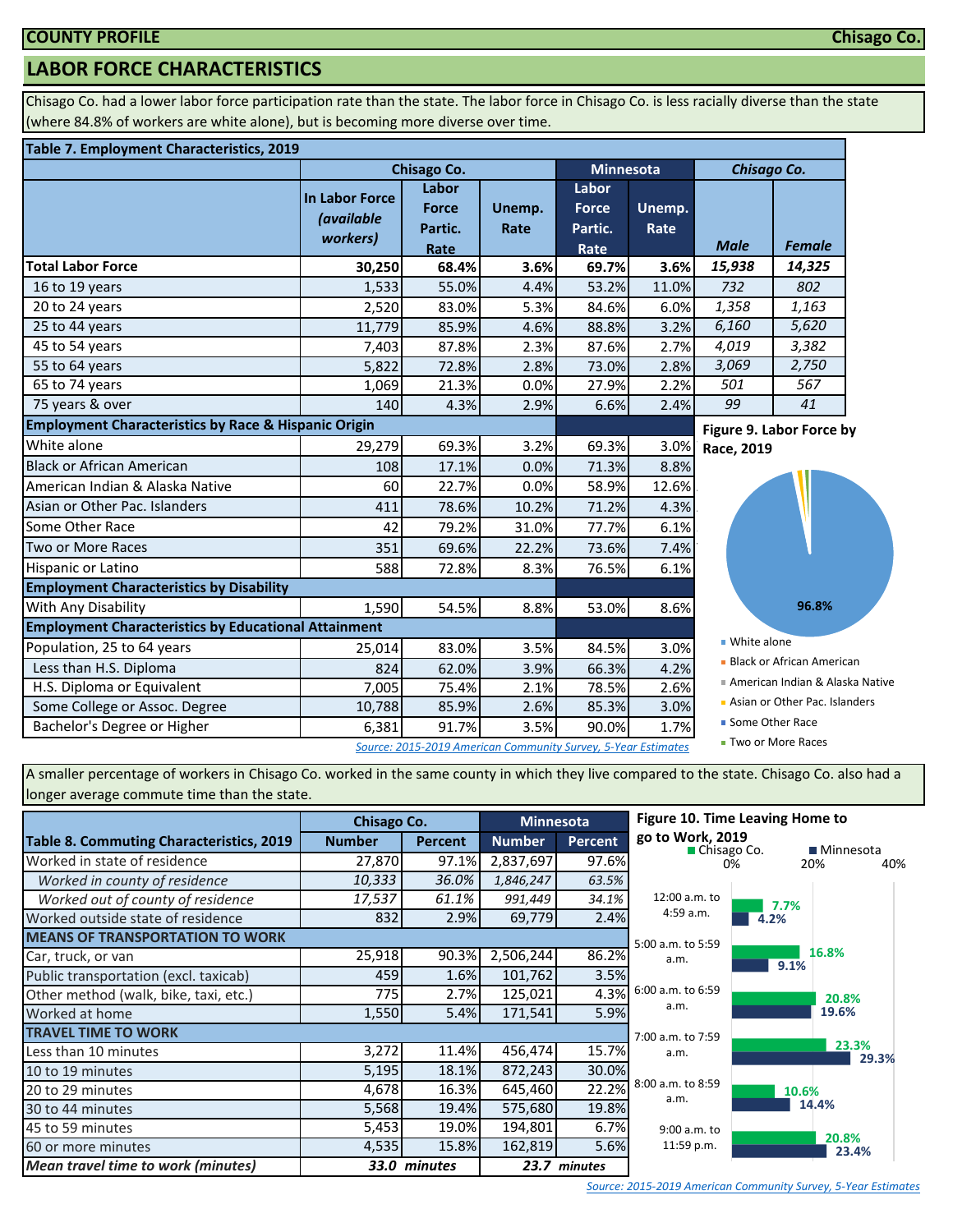## **INCOMES, COST OF LIVING, & HOUSING**

Chisago Co. had a higher median household income than the state, and a lower percentage of households with incomes below \$50,000. Overall, Chisago Co. had the 7th highest median household income of the 87 counties in the state.

| Median Household Income \$83,464            |                | Figure 11. Household Incomes, 2019 |       | $\square$ Less than \$25,000 |       | □ \$25,000-\$49,999 |       | ■\$50,000-\$74,999                                           |         |
|---------------------------------------------|----------------|------------------------------------|-------|------------------------------|-------|---------------------|-------|--------------------------------------------------------------|---------|
|                                             | state \$68,411 |                                    |       | ■\$75,000-\$99,999           |       | ■\$100,00-\$149,999 |       | ■ \$150,000 or more                                          |         |
| Median Family Income \$95,532               |                | Chisago Co.                        | 10.8% | 15.3%                        | 16.8% | 17.8%               |       | 24.6%                                                        | $4.7\%$ |
|                                             | state \$86,204 |                                    |       |                              |       |                     |       |                                                              |         |
| Per Capita Income \$35,021                  |                | Minnesota                          | 16.1% |                              | 20.3% | 18.0%               | 14.0% | 17.2%                                                        | 14.3%   |
|                                             | state \$37,625 |                                    |       |                              |       |                     |       |                                                              |         |
| Source: 2015-2019 American Community Survey |                |                                    |       |                              |       |                     |       | Source: 2015-2019 American Community Survey 5-Year Estimates |         |

Chisago Co. also had a higher cost of living than the state, with a required hourly wage of \$17.82 for a single person living alone to meet a basic needs cost of living, and an hourly wage requirement of \$20.19 for a typical family with 2 adults and 1 child (see Table 9).

| Table 9. Basic Needs Cost of Living Estimates, 2020 |                       |                    |                   |                      |                       |                |                     |              |              |  |  |
|-----------------------------------------------------|-----------------------|--------------------|-------------------|----------------------|-----------------------|----------------|---------------------|--------------|--------------|--|--|
|                                                     | <b>Single Yearly</b>  | <b>Hourly Wage</b> |                   | <b>Monthly Costs</b> |                       |                |                     |              |              |  |  |
| Single Adult, 0 children                            | <b>Cost of Living</b> | <b>Required</b>    | <b>Child Care</b> | Food                 | <b>Health</b><br>Care | <b>Housing</b> | Trans-<br>portation | <b>Other</b> | <b>Taxes</b> |  |  |
| Chisago Co.                                         | \$37,066              | \$17.82            | \$0               | \$346                | \$146                 | \$964          | \$829               | \$359        | \$445        |  |  |
| <b>State of Minnesota</b>                           | \$31,392              | \$15.09            | \$0               | \$336                | \$157                 | \$798          | \$653               | \$318        | \$354        |  |  |
| Typical Family: 2 Adults (1                         | <b>Family Yearly</b>  | <b>Hourly Wage</b> |                   | <b>Monthly Costs</b> |                       |                |                     |              |              |  |  |
| working full-time, 1 part-<br>time), 1 child        | Cost of Living        | <b>Required</b>    | <b>Child Care</b> | Food                 | <b>Health</b><br>Care | <b>Housing</b> | Trans-<br>portation | <b>Other</b> | <b>Taxes</b> |  |  |
| Chisago Co.                                         | \$62,995              | \$20.19            | \$454             | \$790                | \$569                 | \$1,230        | \$974               | \$553        | \$680        |  |  |
| State of Minnesota                                  | \$56,772              | \$18.20            | \$516             | \$769                | \$593                 | \$1,033        | \$755               | \$505        | \$560        |  |  |
| Source: DEED Cost of Living tool                    |                       |                    |                   |                      |                       |                |                     |              |              |  |  |

Chisago Co. had a higher median house value than the state, having the 9th highest value of the 87 counties in 2019. Chisago Co.'s housing stock was newer than the state's, with a higher percentage of units built since 2000 (see Figure 12).

| <b>Table 10. Estimated Value of Owner-</b>        | Chisago Co.                                                   | <b>Minnesota</b> |                |  |  |
|---------------------------------------------------|---------------------------------------------------------------|------------------|----------------|--|--|
| occupied Housing Units, 2019                      | <b>Total</b>                                                  | <b>Percent</b>   | <b>Percent</b> |  |  |
| <b>Total</b>                                      | 17,480                                                        | 100.0%           | 100.0%         |  |  |
| Less than \$50,000                                | 716                                                           | 4.1%             | 5.7%           |  |  |
| \$50,000 to \$99,999                              | 476                                                           | 2.7%             | 9.4%           |  |  |
| \$100,000 to \$149,999                            | 1,576                                                         | 9.0%             | 15.2%          |  |  |
| \$150,000 to \$199,999                            | 3,669                                                         | 21.0%            | 19.8%          |  |  |
| \$200,000 to \$299,999                            | 6,619                                                         | 37.9%            | 25.7%          |  |  |
| \$300,000 to \$499,999                            | 3,719                                                         | 21.3%            | 17.6%          |  |  |
| \$500,000 or more                                 | 705                                                           | 4.0%             | 6.6%           |  |  |
| \$199,700<br>\$231,500<br><b>Median (dollars)</b> |                                                               |                  |                |  |  |
|                                                   | Source: 2015-2019 American Community Survey, 5-Year Estimates |                  |                |  |  |



*Source: 2015-2019 American Community Survey, 5-Year Estimates*

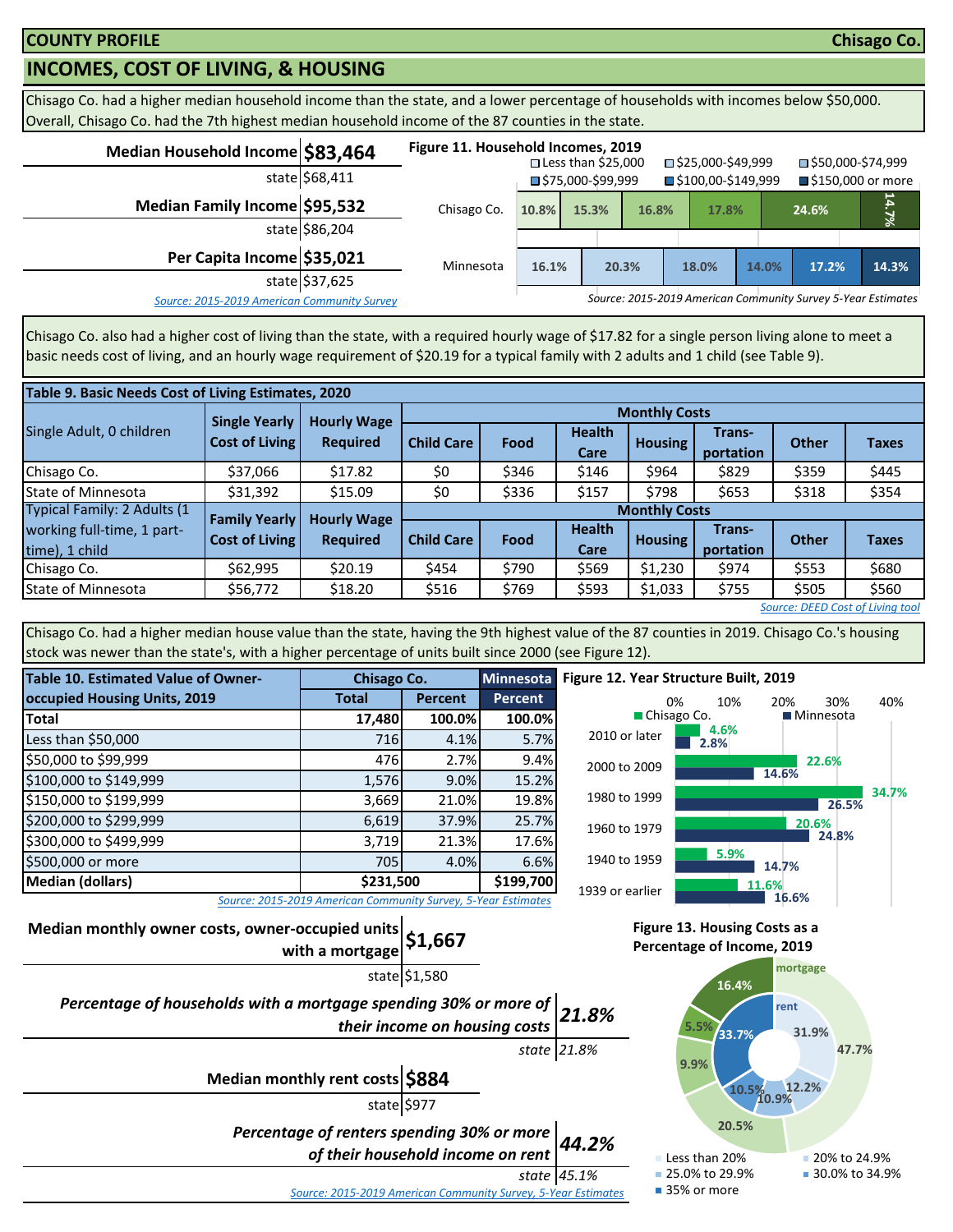## **COUNTY PROFILE**

#### **OCCUPATIONS**

At \$21.84 in 2021, wages were lower in Region 7E than the state. Overall, Region 7E had the 2nd highest median hourly wage level of the 13 economic development regions in the state. Wages were highest for management occupations (\$46.72) and lowest for food preparation and serving related jobs (\$13.15) (see Table 11).

| Table 11. Occupational Employment Statistics, 2021 |                                 |                               |                               |                                  |                          |                           |                               |
|----------------------------------------------------|---------------------------------|-------------------------------|-------------------------------|----------------------------------|--------------------------|---------------------------|-------------------------------|
|                                                    |                                 | <b>Region 7E</b>              |                               |                                  |                          | <b>State of Minnesota</b> |                               |
| <b>Occupational Group</b>                          | <b>Median</b><br>Hourly<br>Wage | Estimated<br>Regional<br>Jobs | Share of<br><b>Total Jobs</b> | Regional<br>Location<br>Quotient | Median<br>Hourly<br>Wage | State-wide<br>Jobs        | Share of<br><b>Total Jobs</b> |
| <b>Total, All Occupations</b>                      | \$21.84                         | 48,790                        | 100.0%                        | 1.0                              | \$23.00                  | 2,708,760                 | 100.0%                        |
| Management                                         | \$46.72                         | 2,530                         | 5.2%                          | 0.9                              | \$54.22                  | 164,530                   | 6.1%                          |
| <b>Business &amp; Financial Operations</b>         | \$30.54                         | 1,880                         | 3.9%                          | 0.6                              | \$35.24                  | 179,670                   | 6.6%                          |
| Computer & Mathematical                            | \$36.10                         | 740                           | 1.5%                          | 0.4                              | \$44.89                  | 98,240                    | 3.6%                          |
| Architecture & Engineering                         | \$39.30                         | 920                           | 1.9%                          | 0.9                              | \$38.90                  | 54,880                    | 2.0%                          |
| Life, Physical & Social Science                    | \$33.00                         | 470                           | 1.0%                          | 1.0                              | \$35.48                  | 26,120                    | 1.0%                          |
| Community & Social Service                         | \$24.38                         | 1,430                         | 2.9%                          | 1.4                              | \$24.21                  | 55,630                    | 2.1%                          |
| Legal                                              | \$27.93                         | 210                           | 0.4%                          | 0.6                              | \$41.02                  | 19,760                    | 0.7%                          |
| Education, Training & Library                      | \$25.28                         | 5,180                         | 10.6%                         | 1.8                              | \$24.64                  | 159,060                   | 5.9%                          |
| Arts, Design, Entertainment & Media                | \$14.35                         | 450                           | 0.9%                          | 0.7                              | \$25.72                  | 36,260                    | 1.3%                          |
| <b>Healthcare Practitioners &amp; Technical</b>    | \$34.59                         | 2,940                         | 6.0%                          | 0.9                              | \$36.90                  | 188,210                   | 6.9%                          |
| <b>Healthcare Support</b>                          | \$14.80                         | 3,120                         | 6.4%                          | 1.1                              | \$15.52                  | 157,140                   | 5.8%                          |
| <b>Protective Service</b>                          | \$28.04                         | 1,250                         | 2.6%                          | 1.6                              | \$24.18                  | 42,520                    | 1.6%                          |
| Food Preparation & Serving Related                 | \$13.15                         | 3,200                         | 6.6%                          | 0.9                              | \$13.34                  | 195,120                   | 7.2%                          |
| Building, Grounds Cleaning & Maint.                | \$17.16                         | 1,240                         | 2.5%                          | 0.9                              | \$16.14                  | 74,550                    | 2.8%                          |
| Personal Care & Service                            | \$12.43                         | 930                           | 1.9%                          | 1.0                              | \$14.57                  | 51,660                    | 1.9%                          |
| Sales & Related                                    | \$16.09                         | 4,730                         | 9.7%                          | 1.0                              | \$16.83                  | 250,430                   | 9.2%                          |
| Office & Administrative Support                    | \$20.59                         | 5,190                         | 10.6%                         | 0.9                              | \$20.93                  | 338,050                   | 12.5%                         |
| Farming, Fishing & Forestry                        | \$18.65                         | 50                            | 0.1%                          | 0.7                              | \$18.14                  | 4,230                     | 0.2%                          |
| <b>Construction &amp; Extraction</b>               | \$28.63                         | 2,460                         | 5.0%                          | 1.3                              | \$29.84                  | 102,390                   | 3.8%                          |
| Installation, Maintenance & Repair                 | \$22.87                         | 2,060                         | 4.2%                          | 1.2                              | \$25.45                  | 98,840                    | 3.6%                          |
| Production                                         | \$19.07                         | 3,980                         | 8.2%                          | 1.1                              | \$19.82                  | 202,240                   | 7.5%                          |
| <b>Transportation &amp; Material Moving</b>        | \$19.86                         | 3,830                         | 7.8%                          | 1.0                              | \$18.83                  | 209,210                   | 7.7%                          |

#### *[S](http://www.mn.gov/deed/data/data-tools/oes/)ource: DEED Occupational Employment Statistics, Qtr. 1 2021*

## **JOB VACANCY SURVEY**

Chisago Co. is a part of Region 7E, which includes Chisago, Isanti, Kanabec, Mille Lacs, and Pine County. There were 10727 job vacancies posted by employers in the 2nd Quarter of 2020, indicating extensive opportunity in the region, with openings across several occupations and industries (see Figure 14).

| Table 12. Region 7E Job Vacancy Survey Results, Qtr. 2 2020 |                  |            | Figure 14. Job Vacancies by Industry, Qtr. 2 2020                                                                                           |  |  |  |  |  |
|-------------------------------------------------------------|------------------|------------|---------------------------------------------------------------------------------------------------------------------------------------------|--|--|--|--|--|
|                                                             | Number of        |            | Services,<br>Administration Construction<br>Muthities<br>Agriculture,                                                                       |  |  |  |  |  |
| <b>Occupational Group</b>                                   | <b>Vacancies</b> | Wage Offer | Ex.<br>0%0%<br>4%<br>$-6%$<br>Manufacturing<br>Forestry,                                                                                    |  |  |  |  |  |
| <b>Total, All Occupations</b>                               | 10,727           | \$14.82    | Public<br>Fishing &<br>5%<br>Admin<br>Wholesale                                                                                             |  |  |  |  |  |
| Management                                                  | 364              | \$20.03    | Hunting<br>4%<br>Trade                                                                                                                      |  |  |  |  |  |
| <b>Business &amp; Financial Operations</b>                  | 183              | \$22.01    | 1%<br>2%                                                                                                                                    |  |  |  |  |  |
| Computer & Mathematical                                     | 115              | \$14.75    |                                                                                                                                             |  |  |  |  |  |
| Architecture & Engineering                                  | 102              | \$22.72    |                                                                                                                                             |  |  |  |  |  |
| Life, Physical & Social Sciences                            | 100              | \$20.51    | Accommodatio                                                                                                                                |  |  |  |  |  |
| <b>Community &amp; Social Service</b>                       | 278              | \$18.88    | n and Food<br><b>Services</b>                                                                                                               |  |  |  |  |  |
| <b>Education, Training &amp; Library</b>                    | 876              | \$21.52    | <b>Retail Trade</b><br>19%<br>22%                                                                                                           |  |  |  |  |  |
| <b>Healthcare Practitioners &amp; Technical</b>             | 696              | \$26.50    | <b>Health Care</b>                                                                                                                          |  |  |  |  |  |
| <b>Healthcare Support</b>                                   | 607              | \$13.34    | and Social                                                                                                                                  |  |  |  |  |  |
| <b>Protective Service</b>                                   | 128              | \$14.34    | Assistance                                                                                                                                  |  |  |  |  |  |
| Food Preparation & Serving Related                          | 1,727            | \$11.94    | Transportation<br>17%                                                                                                                       |  |  |  |  |  |
| Building, Grounds Cleaning & Maint.                         | 728              | \$14.84    | and<br>Arts.<br>Warehousing                                                                                                                 |  |  |  |  |  |
| Personal Care & Service                                     | 363              | \$12.93    | Information <sub>5%</sub><br>Entertainment,                                                                                                 |  |  |  |  |  |
| Sales & Related                                             | 1,568            | \$13.28    | and Recreation<br>0%<br>Real Estate                                                                                                         |  |  |  |  |  |
| Office & Administrative Support                             | 478              | \$13.44    | Finance and<br>Management<br>Administrative<br>Educational<br>Professional and Rental<br>Services<br>and Waste<br>of Companies<br>Insurance |  |  |  |  |  |
| <b>Construction &amp; Extraction</b>                        | 204              | \$16.27    | and Leasing<br>1%<br>Services<br>and<br>and                                                                                                 |  |  |  |  |  |
| Installation, Maintenance & Repair                          | 443              | \$19.66    | 10%<br>0%<br>3%<br>.<br>Technical<br>Enterprises                                                                                            |  |  |  |  |  |
| Production                                                  | 416              | \$15.60    | 40/<br>معمان سمام                                                                                                                           |  |  |  |  |  |
| Transportation & Material Moving                            | 1,017            | \$13.48    | Source: DEED Job Vacancy Survey, Qtr. 2 2020                                                                                                |  |  |  |  |  |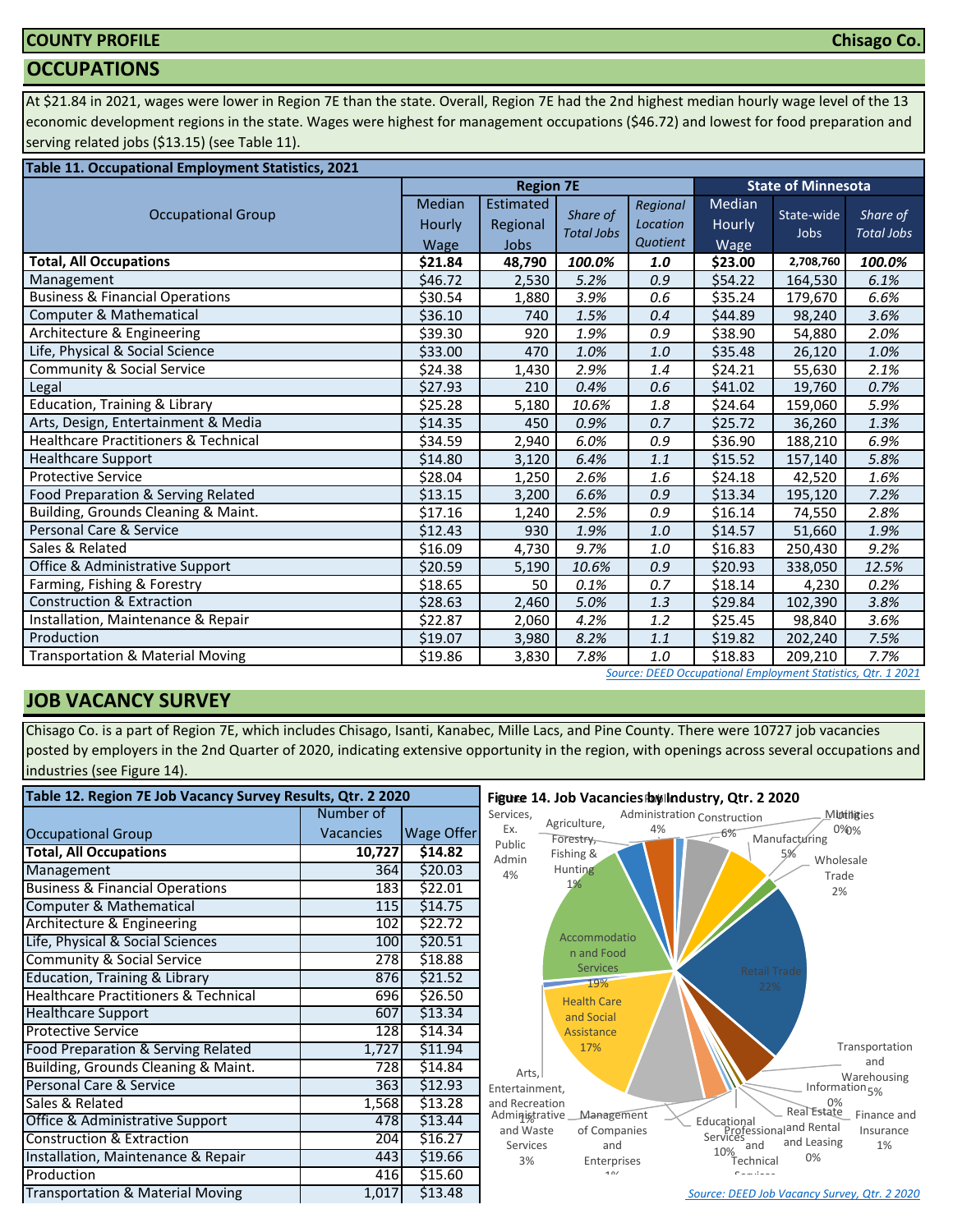#### **OCCUPATIONS IN DEMAND**

| Table 13. Central Occupations in Demand, 2020             |                                                                         |                                                           |                                                 |  |  |  |
|-----------------------------------------------------------|-------------------------------------------------------------------------|-----------------------------------------------------------|-------------------------------------------------|--|--|--|
| <b>Less than High School</b>                              | <b>High School or Equivalent</b>                                        | Some College or Assoc. Deg.                               | <b>Bachelor's Degree or Higher</b>              |  |  |  |
| <b>Retail Salespersons</b>                                | <b>Nursing Assistants</b>                                               | <b>Registered Nurses</b>                                  | Special Education Teachers,<br>Secondary School |  |  |  |
| \$25,980                                                  | \$36,175                                                                | \$78,415                                                  | \$62,221                                        |  |  |  |
| <b>Stockers and Order Fillers</b>                         | Licensed Practical and Licensed Vocational<br><b>Nurses</b>             | <b>Civil Engineering Technologists</b><br>and Technicians | Substitute Teachers, Short-Term                 |  |  |  |
| \$27,733                                                  | \$47,350                                                                | \$65,809                                                  | \$39,233                                        |  |  |  |
| Home Health and Personal                                  | Heating, Air Conditioning, and                                          | <b>Computer Network Support</b>                           | Secondary School Teachers, Except               |  |  |  |
| <b>Care Aides</b><br>\$28,221                             | Refrigeration Mechanics and Installers<br>\$51,474                      | Specialists<br>\$54,280                                   | Special and Career/Technical<br>\$63,343        |  |  |  |
| First-Line Supervisors of                                 | Automotive Service Technicians and                                      | Veterinary Technologists and                              | <b>Elementary School Teachers,</b>              |  |  |  |
| <b>Retail Sales Workers</b><br>\$43,970                   | Mechanics<br>\$42,011                                                   | <b>Technicians</b><br>\$36,467                            | <b>Except Special Education</b><br>\$57,151     |  |  |  |
| Landscaping and                                           | <b>Emergency Medical Technicians and</b>                                | <b>Electrical and Electronic</b>                          | Physicians, All Other; and                      |  |  |  |
| Groundskeeping Workers<br>\$31,096                        | Paramedics<br>\$39,680                                                  | Engineering Technologists and<br>\$56,225                 | Ophthalmologists, Except Pediatric<br><b>NA</b> |  |  |  |
| Janitors and Cleaners,                                    |                                                                         | Calibration Technologists and                             | <b>Career/Technical Education</b>               |  |  |  |
| <b>Except Maids and</b>                                   | Wind Turbine Service Technicians                                        | <b>Technicians and Engineering</b>                        | Teachers, Secondary School                      |  |  |  |
| \$31,496                                                  | \$56,100                                                                | \$53,005                                                  | \$59,497                                        |  |  |  |
| <b>Customer Service</b>                                   | Mobile Heavy Equipment Mechanics,                                       | Web Developers and Digital                                | Market Research Analysts and                    |  |  |  |
| Representatives<br>\$34,939                               | <b>Except Engines</b><br>\$55,980                                       | <b>Interface Designers</b><br>\$59,812                    | <b>Marketing Specialists</b><br>\$57,529        |  |  |  |
|                                                           | Teaching Assistants, Except   Health Information Technologists, Medical | Agricultural and Food Science                             | Clinical, Counseling, and School                |  |  |  |
| Postsecondary<br>\$30,837                                 | Registrars, Surgical Assistants, and<br>\$81,041                        | <b>Technicians</b><br>\$40,599                            | Psychologists<br>\$68,696                       |  |  |  |
| Heavy and Tractor-Trailer                                 | Electricians                                                            | <b>Surgical Technologists</b>                             | <b>Education Administrators,</b>                |  |  |  |
| <b>Truck Drivers</b>                                      |                                                                         |                                                           | Kindergarten through Secondary                  |  |  |  |
| \$49,049                                                  | \$73,929                                                                | \$60,373                                                  | \$105,721                                       |  |  |  |
| Laborers and Freight, Stock,<br>and Material Movers, Hand | <b>Computer User Support Specialists</b>                                | <b>Medical Equipment Repairers</b>                        | Psychiatrists                                   |  |  |  |
| \$34,736                                                  | \$52,188                                                                | \$60,561                                                  | <b>NA</b>                                       |  |  |  |
|                                                           |                                                                         |                                                           | <b>Source: DEED Occupations in Demand</b>       |  |  |  |

Chisago Co. is a part of the Central planning region, which is projected to see a 8.6% increase in employment levels over the next decade. In addition to new jobs created, there will be a much larger number of exit openings (see Figure 15).

| Table 14. Regional Industry Employment Projections, 2018-2028 | <b>Figure 15. Regional Occupational</b>   |                     |                |                                                                               |
|---------------------------------------------------------------|-------------------------------------------|---------------------|----------------|-------------------------------------------------------------------------------|
|                                                               | <b>Estimated</b>                          | Projected           | <b>Percent</b> | <b>Employment Projections, 2018-20</b><br>From employment growth              |
|                                                               | <b>Employment</b>                         | Employ-             | <b>Change</b>  |                                                                               |
| <b>Central Planning Region</b>                                | 2018                                      | ment 2028 2018-2028 |                | Manageme, 205 8,67<br>Business & Financo 68 2,71                              |
| <b>Total, All Industries</b>                                  | 314,696                                   | 336,813             | 7.0%           | Computer & Mathemati 383   626                                                |
| <b>Natural Resources &amp; Mining</b>                         | 4,869                                     | 4,980               | 2.3%           | Architecture & Engineeri487   1,036                                           |
| <b>Utilities</b>                                              | 2,106                                     | 1,945               | $-7.6%$        | Life, Physical, & Social Scier2:13<br>328                                     |
| Construction                                                  | 17,781                                    | 20,888              | 17.5%          | Community & Social Servi&06 2,38!                                             |
| Manufacturing                                                 | 42,475                                    | 43,364              | 2.1%           | Leg5 <sup>8</sup><br>315                                                      |
| <b>Wholesale Trade</b>                                        | 10,432                                    | 10,166              | $-2.5%$        | Education, Training, & Libra, 262 7,88<br>Arts, Design, Entertainmenn 2 1,903 |
| <b>Retail Trade</b>                                           | 36,792                                    | 36,879              | 0.2%           | Healthcare Practitioners 3,394 5,                                             |
| Transportation & Warehousing                                  | 10,426                                    | 10,989              | 5.4%           | Healthcare Suppo221 4,77                                                      |
| Information                                                   | 2,725                                     | 2,780               | 2.0%           | Protective Serv <sub>R<sup>2</sup>6</sub> 1,753                               |
| Finance & Insurance, Real Estate                              | 9,418                                     | 10,010              | 6.3%           | Food Preparation & Service 7.5 17,                                            |
| Professional Services & Mgmt. of Compani                      | 8,528                                     | 9,861               | 15.6%          | Building, Grounds Cleaning7. 5,982<br>Personal Care & Service3,892 1          |
| <b>Administrative &amp; Waste Services</b>                    | 10,078                                    | 11,151              | 10.6%          | Sales & Related 554 17,72                                                     |
| <b>Educational Services</b>                                   | 25,782                                    | 27,179              | 5.4%           | Office & Administrati@4 19,22                                                 |
| Health Care & Social Assistance                               | 48,428                                    | 58,891              | 21.6%          | Farming, Fishing, & Forest&6 1,209                                            |
| Leisure & Hospitality                                         | 27,067                                    | 28,521              | 5.4%           | Construction & Extraction 437 5,8                                             |
| Other Services, Ex. Public Admin                              | 11,392                                    | 11,429              | 0.3%           | Installation, Maintenan@24   4,21                                             |
| <b>Public Administration</b>                                  | 19,239                                    | 19,961              | 3.8%           | Production3<br>12,17<br>Transportation & Matdri473 10,4                       |
|                                                               | Source: DEED 2018-2028 Employment Outlook |                     |                |                                                                               |